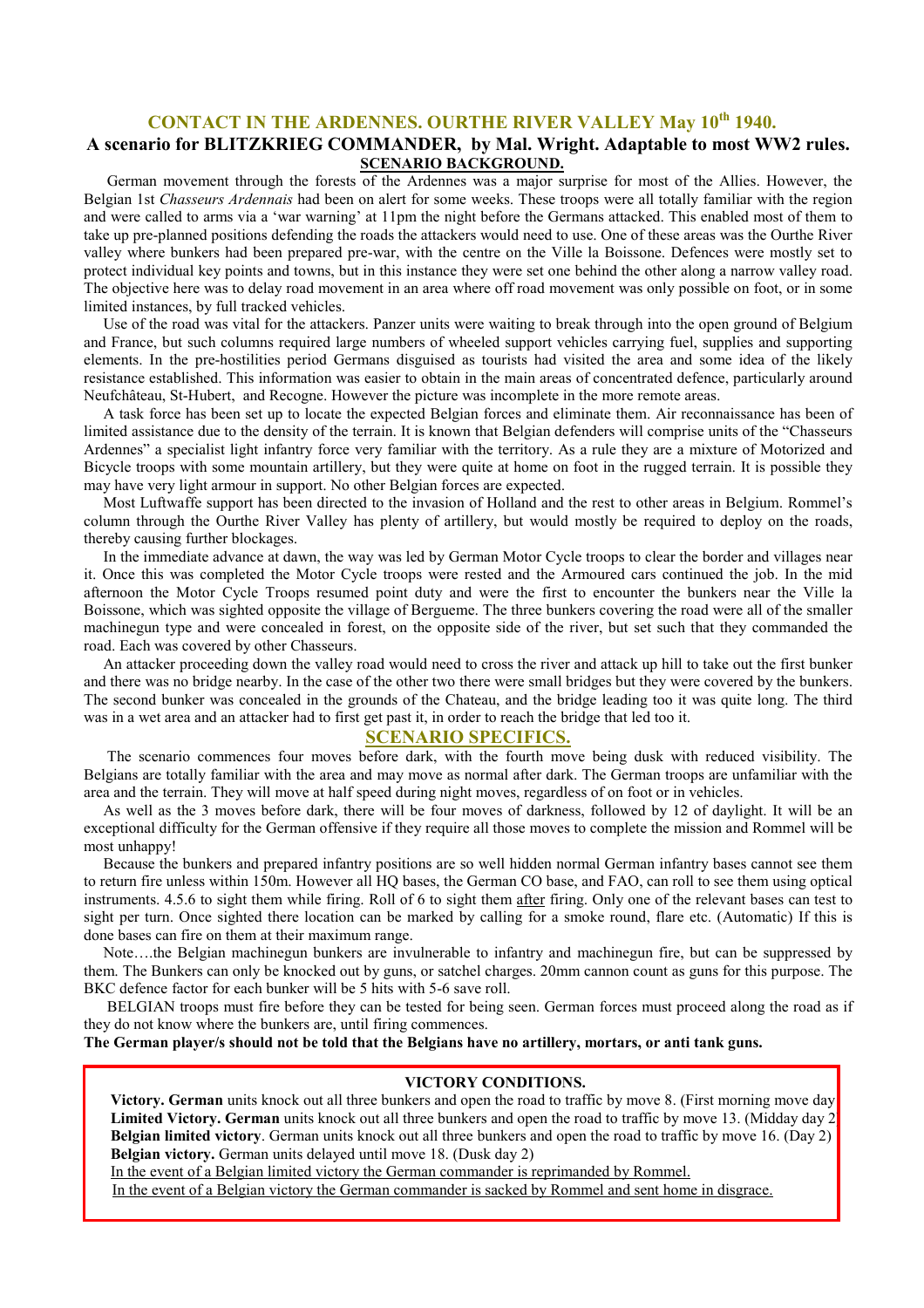#### GERMAN ORDERS.

The German force will be led by the  $7<sup>th</sup>$  Motorcycle battalion. The  $1<sup>st</sup>$  infantry battalion is following them with its troops on foot and the support elements horse towed.

 Having refuelled and rested, Reconnaissance Rgtr.8 can move on via the German start point, but only if the units in front of them make room for them to use the road. Except for within the village of Bergueme, wheeled units may not deploy off the valley road other than to park. If they do park off road it must be with one edge of the unit touching the road because of the difficulty of the terrain. Infantry can march on the verges or deploy to allow the reconnaissance to pass.

 Knocked out transport can be pushed off the road using the engineer rules. 1-2 not successful, 3-6 successful. It can be tried on successive moves if it fails at first.

 If the field artillery is deployed it will be off table but still considered blocking the road. From when it is called for, no other German troops may enter the tabletop area. If the infantry guns deploy on the tabletop they can use direct fire if in range. They will block the road to transport and other vehicles at that point, but infantry can move past them.



HQ. Horse drawn. One FAO. (Mounted). 1 st battery. 2 x 10.5 cm. (Horse towed)  $2<sup>nd</sup>$  Battery. 2 x 10.5 cm. (Horse towed) 3<sup>rd</sup> Battery. 2 x 15cm. (Horse towed) Train. 6 wagons. (Horse towed)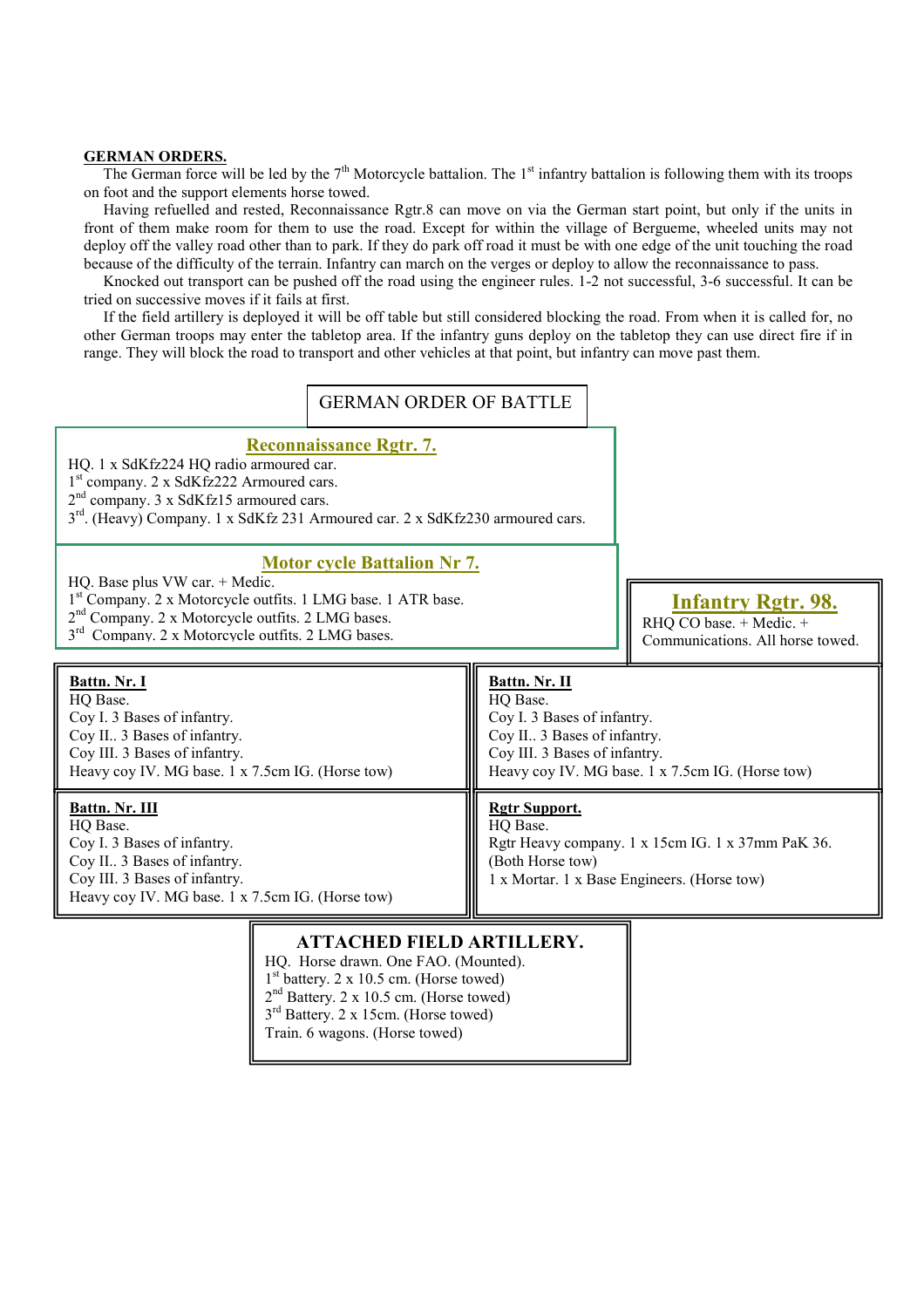# BELGIAN FORCES. All are from the  $3<sup>rd</sup>$  Battalion of the  $1<sup>st</sup>$  Chasseurs Ardennais Regiment.

Bunkers 1, 2 and 3 each have a single machinegun. Increase BKC firepower from 3 to 4 die. This is to allow for each bunker having a large amount of ammunition available, for all areas in front being well known to the gunners and the ranges to them also known. Even in darkness the second and third can fire on the bridges by using fixed point fire. Any unit passing across must test for casualties unless the bunker concerned is firing at another target. However as if it is using fixed fire on a bridge EVERY base passing through that fire must check for casualties. The same applies if the Belgian player nominates a point on one of the roads before each German move.

All three bunkers can reach and cover the road. Each has a 45-degree firing arc of centre. Bunker 1 should be slightly tilted so it can cover the side roads that lead out of Wiompont. Bunker 2 covers the L shaped bridge as well as the road into Bergueme.

Bunker 3 covers the small bridge leading too it, and the road between Bergueme and the side road to that bridge.

CO base is established at the Ville la Boissone. It can disregard the usual command range under BKC because it has direct (buried) telephone contact with each bunker, which is highly unlikely to be knocked out.

In addition to the bunkers he has three (3) units each of 3 infantry bases and a HQ. These can all act independently and can be placed as wished. They are dug in with log and earth protection making them hard to see as well as to hit. Firepower of each base is increased by 1 from the BKC rules for Belgians to reflect their higher status and marksmanship.

The Belgian player has no artillery, anti tank guns or mortars available.

### BELGIAN ORDERS.

Belgian troops were put on standby at 11pm on the 9<sup>th</sup> of May. After dawn telephone reports have warned that German forces crossed the border at dawn and hostilities have commenced.

In the event of an invasion by Germany, the French and British armies are committed to the defence of Belgium. As in WW1 the army is expected to delay the enemy advance long enough for the allied armies to enter Belgium and turn back the invasion forces.

The 3<sup>rd</sup> Battalion is tasked to slow the German advance through the Ourthe river valley for the minimum of 32 hours. (16 moves), with 36 hours (18 moves) preferred. Support infantry units are under orders to fall back from their positions if about to be over-run and continue to engage the enemy in firefights. It is of extreme importance to avoid a hand-to-hand action which might lead to the loss of infantry bases. It is preferred to engage in a running battle, rather than a suicidal defence. However the bunkers are under strict orders not to be vacated unless they are knocked out or no longer able to fire.